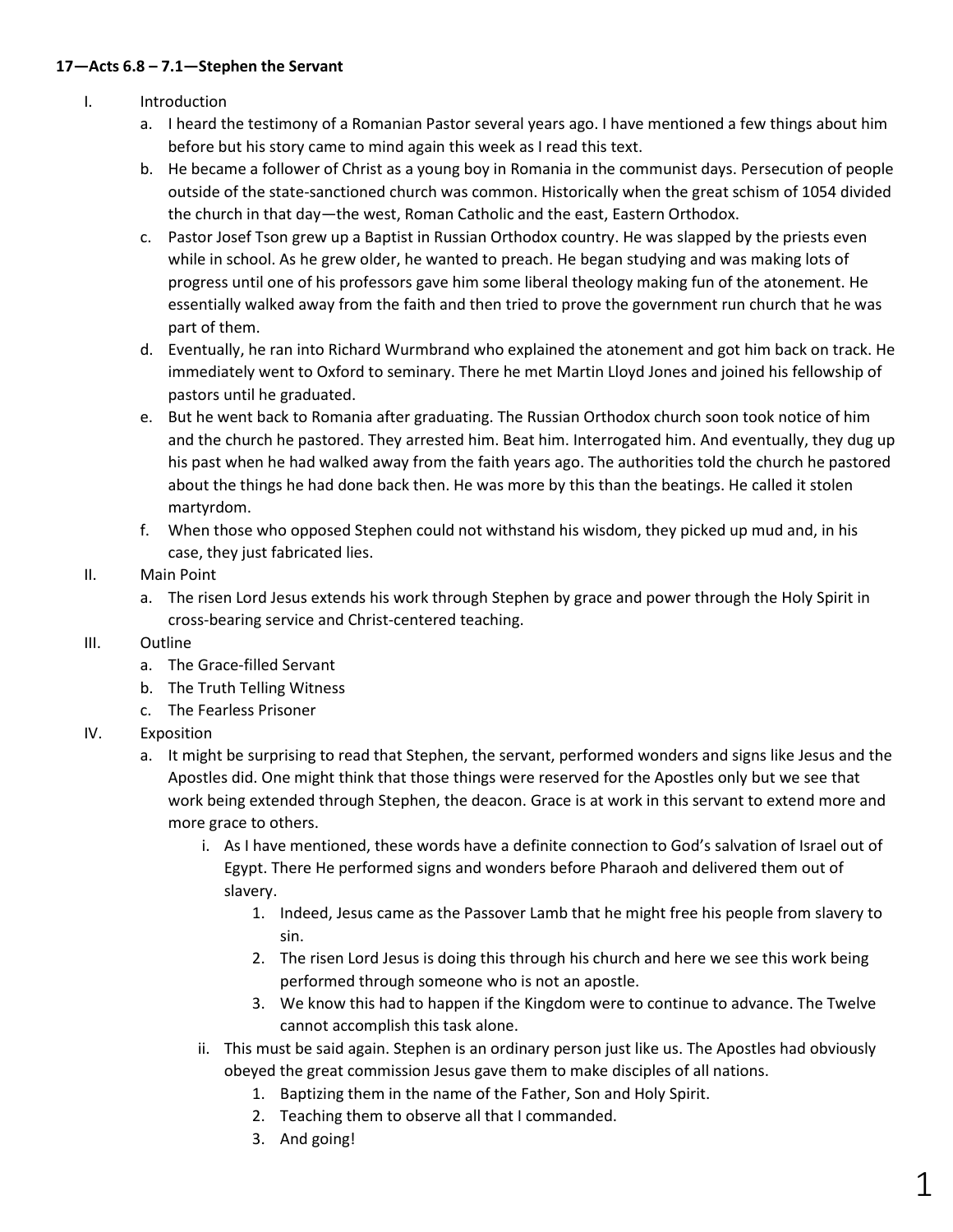- iii. The church had just appointed Stephen, a man full of faith and the Holy Spirit to serve the widows. There's no reason to separate that from what we see here. And this appointment to service wasn't limited to distributing food and money only.
	- 1. In fact, there's good reason to think that while he was serving the Greek widows, he was also performing these signs and wonders among a larger Hellenist group of people.
	- 2. As you will notice there in v. 9, all of those who are disputing with him are from a Jewish synagogue of Freedman—those freed from slavery from other nations.
		- a. It's easy to imagine how his serving of the widows opened up opportunities to serve and be a witness for Christ among the widows' family and friends.
		- b. Indeed, the Freedmen are still not free. Freedom comes in Christ. As Jesus said in (Jn. 8:36) <sup>36</sup> So if the Son sets you free, you will be free indeed.
- iv. Before going any further, I want to ask some questions. What does grace and power have to do with the work Stephen is doing? And then I want ask if grace has changed you to serve like this?
	- 1. First, what is grace and power?
		- a. We rightly think of grace as the unmerited favor of God. His love and care for us is called grace because we deserve far different. If our culture were to hear this, they would say otherwise.
			- i. That's a misunderstanding of God and humanity. There's no human being that deserves God's favor and love. He freely gives grace to people who do not deserve it. It is unmerited!
		- b. But grace is more than God disposition towards his people. Let's consider how Paul uses grace in (1 Cor. 15:9-10) <sup>9</sup> For I am the least of the apostles, unworthy to be called an apostle, because I persecuted the church of God. <sup>10</sup> But by the grace of God I am what I am, and his grace toward me was not in vain. On the contrary, I worked harder than any of them, though it was not I, but the grace of God that is with me.
			- i. People who have received God's grace talk like this. I am the least…I am unworthy. I worked harder but it wasn't me but the grace of God at work in me.
			- ii. I think this text uses grace two different ways. One is God's disposition of favor towards Paul.
			- iii. But at the end of v. 10, most understand this to be God's enabling power that changes us and causes us to accomplish this work.
				- 1. A negative illustration comes to mind. We are studying Esther on Wednesday nights. In that story, a man named Haman is second in command to the king of Persia. He not only has the favor of the king but he has the authority to act on behalf of the king. Indeed, he wears the king's signet ring. He is not the king but he carries the power of the king.
				- 2. Do you see how they work together?
	- 2. Luke describes Stephen as full of grace and power. He is an unworthy servant who has the favor of God and he serves in the power and authority of his King—King Jesus.
		- a. In that grace he performs the signs and wonders of God for the purpose of displaying God's grace among the people. God's grace towards Stephen becomes visible to them people through the signs and wonders; the serving of widows and Christ-centered teaching.
			- i. And let's not forget that he displays Christ through his own character as he was a man of good repute.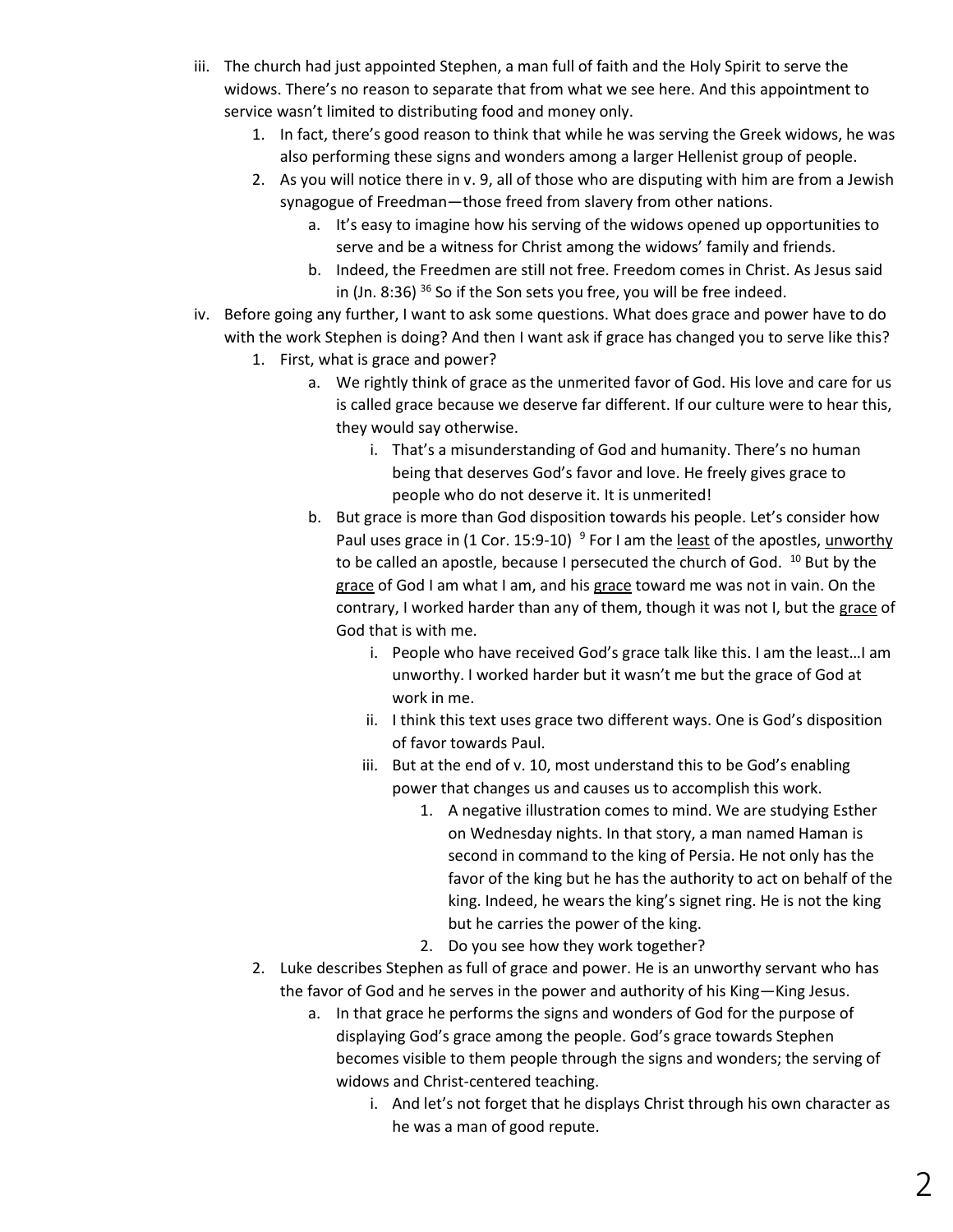- b. At the end of Stephen's life, he also displays the clearest picture of Christ in his death. But we will have to wait to see that in a couple of weeks.
- 3. Has God's grace transformed your life? Are you the same person you were before you claimed to have been saved?
	- a. I asked these questions in my life about 18 years ago. I had to come to grips with the evidence of my life. It told the truth about me.
	- b. 20 years ago, the Lord saved me by his grace. I had grown up in the church like many of you. I had made a profession faith when I was young. But my life did not change. I wasn't looking to change anything. I didn't want to be eternally condemned in hell. That's all I remember wanting. That's not saving faith.
	- c. But that all changed twenty years ago. I was changed so immediately and so drastically that I wasn't the same person.
	- d. I become hungry for more. I began reading and studying the Bible. I read other books. I was being discipled by my pastor. I was sharing the gospel. I was serving others. Jesus had become my life. That wasn't me. That was grace at work in me.
		- i. I recall talking to one of my hunting buddies (we were really tight) and saying this isn't even fun anymore. That was a miracle because it had been my life.
	- e. What about you? Some people are so attached to life as they know it that to them it really doesn't matter if they believe the gospel. They just love being a part of a community. They love to belong. They love the Christian culture. It's their family. They aren't willing to give that up even if they do not believe gospel. They know enough of the Christian lingo to get them. Most come year after year and have never spoken of Jesus' work of grace in their life. They never read God's word. Prayer is absent. And they go unnoticed by most.
	- f. Just to be clear. The transformation of grace in your life is not what saves you. It is the result of that saving grace.
	- g. But to be like Jesus or to be like Stephen takes a lot of work.
- v. This work of grace in Stephen that had transformed him through hard work of grace that taught him the Scriptures and wisdom shows up when this group of Jews rose up against him and disputed with him.
	- 1. They were not able to oppose the wisdom and the Spirit with which he was speaking.
		- a. Maybe this was an example of what Jesus said would happen in (Lk. 21:12-15)  $12$ But before all this they will lay their hands on you and persecute you, delivering you up to the synagogues and prisons, and you will be brought before kings and governors for my name's sake.  $13$  This will be your opportunity to bear witness.  $14$  Settle it therefore in your minds not to meditate beforehand how to answer,  $15$  for I will give you a mouth and wisdom, which none of your adversaries will be able to withstand or contradict.
		- b. That does NOT negate the essential work that he had given himself to. What do I mean?
			- i. (Acts 2:42)  $42$  And they devoted themselves to the apostles' teaching and the fellowship, to the breaking of bread and the prayers.
			- ii. It's possible for you to speak about something you do not know but that is not normal. Jesus' promise that I just read doesn't say settle in your mind WHAT to answer but HOW to answer.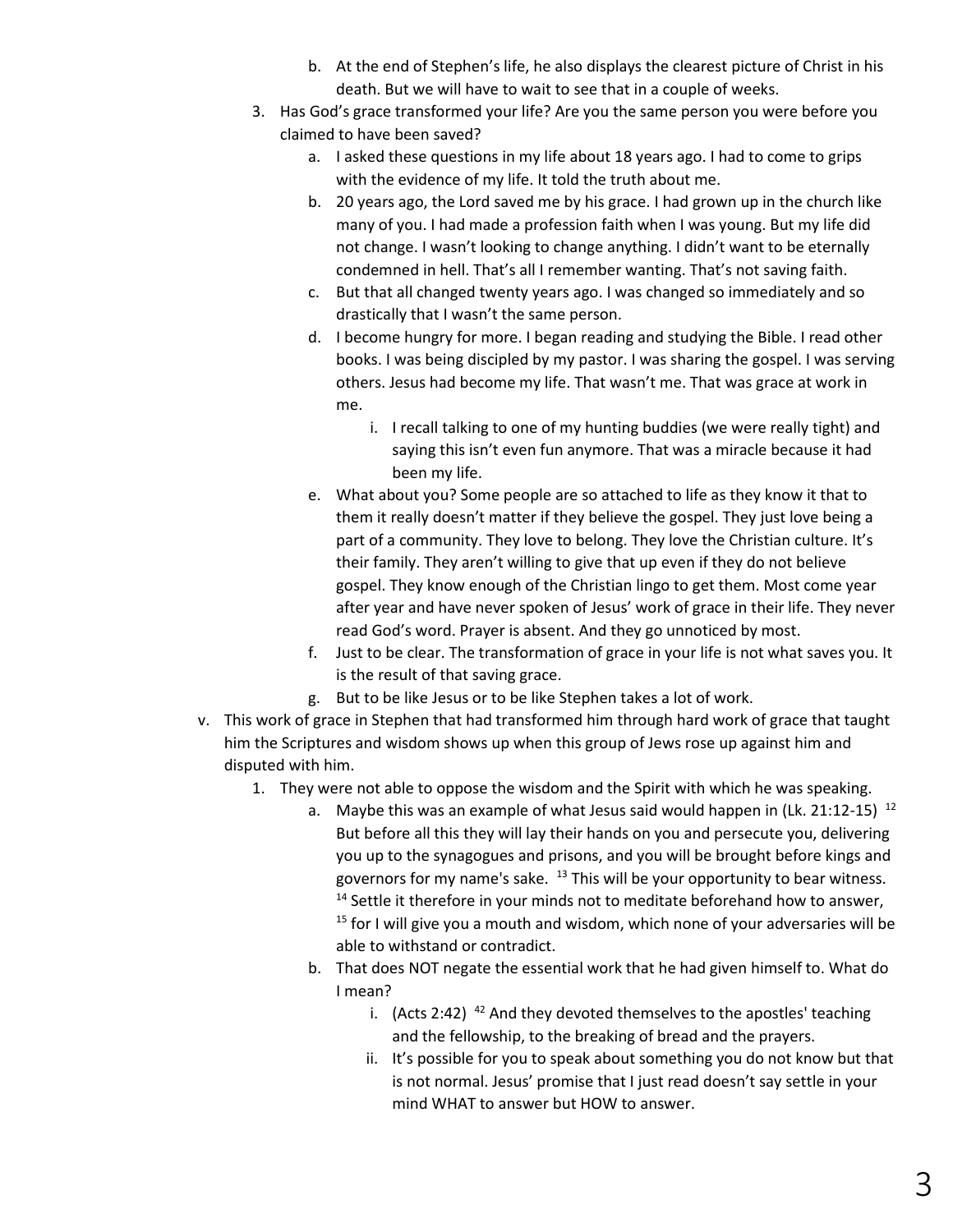- 1. In other words, when you are in those hard and tense situations, he will give you a mouth and wisdom that cannot be contradicted.
- 2. It reminds me of Moses when God said to him in response to Moses saying he has trouble speaking (not knowing)-- (Exod. 4:10-12)<sup>10</sup> But Moses said to the LORD, "Oh, my Lord, I am not eloquent, either in the past or since you have spoken to your servant, but I am slow of speech and of tongue." <sup>11</sup> Then the LORD said to him, "Who has made man's mouth? Who makes him mute, or deaf, or seeing, or blind? Is it not I, the LORD? <sup>12</sup> Now therefore go, and I will be with your mouth and teach you what you shall speak."
- b. Like Pharaoh and the Egyptians, these Jews of Freedman synagogue seek a way to get the upper hand on Stephen. They cannot oppose his wisdom and the Spirit with which he was speaking so they look for false witnesses but Stephen is the truth telling witness.
	- i. In v. 11 we see these Jews secretly instigating men to smear Stephen's witness.
		- 1. The statement they give is this: "We have heard him say blasphemous words against Moses and God."
		- 2. This tactic is a common practice. It's hard to fake love. The statement at this point is without any evidence. It is vague. In fact, I think it shows up in the order for which they name the blasphemy—Moses then God, as though the Lord were an afterthought.
			- a. Stephen is alone…in one way. Indeed, the Holy Spirit is with him. But it is his word against this group of men.
			- b. They immediately begin to stir up the people, the elders, and the scribes. People are easily worked up sometimes. They let their emotions run the show, not the truth. Things enter through the senses. Too often times, feelings are the only means to make a decision.
				- i. We should be better than that. We must take every thought captive and bring it to the word of God to be tested to see if it is right.
					- 1. I remember often telling my kids as we watched TV together and a commercial came on. I would point out how they were trying to give their product credibility by things like the actor wearing a white coat and stethoscope. Those things do not make a product good. You need evidence.
					- 2. How many times do people spout off some stats but give no source? People will believe anything. They could have polled five friends who believe the way they do.
				- ii. Don't be easily swayed. We talked about this last week. Don't be like the wave that is tossed to and fro.
					- 1. Ask questions. Where did you get that information? Where did they get it? Don't swallow the pill until you know what it is.
	- ii. They work up the people so easily and so well, there in v. 12 they are come upon Stephen, the truth-telling witness, and seize him and bring him before the council.
		- 1. I suppose the instigators know the council needs a little more than the previous vague statement. So, there in v. 13, they set up false witnesses.
			- a. Hold on. They undoubtable hear the Ten Commandments frequently in the synagogue. And there aren't too hard to remember. Bearing false witness is one of the most basic things they are taught.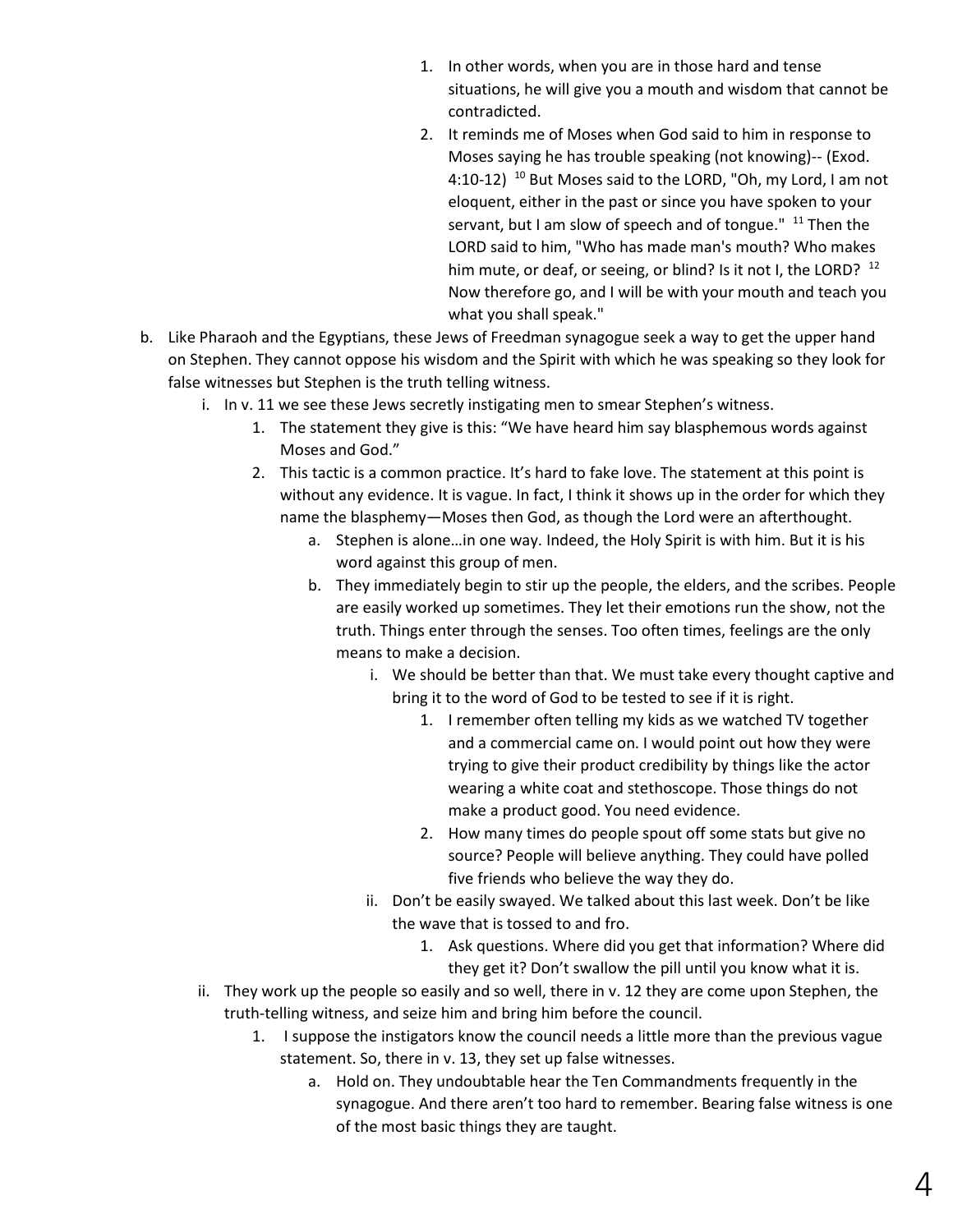- b. They wickedly get someone else to do this for them since they were unable to oppose Stephen earlier. Knowingly or not, these false witnesses have been encouraged to sin against God's law.
- 2. Here is their statement to the council: (Acts 6:13-14) "This man never ceases to speak words against this holy place and the law,  $14$  for we have heard him say that this Jesus of Nazareth will destroy this place and will change the customs that Moses delivered to us."
	- a. The silence of Stephen through all of this is staggering. He acts a lot like Jesus in this scene. He doesn't defend himself. He doesn't break out and argue with the false witnesses.
		- i. When you do, you will often end up giving them more mud to throw. Their emotions are running the show and Stephen is silently listening in full compliance.
	- b. On the other hand, these false witnesses speak very childish. "This man never ceases to speak words against this holy place and the law."
		- i. Never? I take note when people use these 100% words.
		- ii. And I know that when some of the Jews speak of "this holy place" they mean more than that. They mean this is where our God dwells. To speak against the temple is to speak against our God.
		- iii. It is possible that they care more about the holy place than the holy God!
			- 1. They seem to have no trouble bearing false witness.
			- 2. When people want something, they will find a way to make it happen.
	- c. Since we don't know what the previous conversations had been, we cannot compare the words of Stephen, the truth-telling witness, with the false witnesses.
		- i. We are told they instigated this. We are told they are false witnesses. This is a similar statement used against Jesus when he was on trial.
		- ii. Twisting words are pretty easy.
		- iii. These are serious charges from multiple witnesses.
		- iv. Stephen stands alone in the grace and power of God. How will he respond?

# c. He is the fearless Prisoner

- i. The council does not ask any follow up questions to the false witnesses.
- ii. They turn their attention to Stephen. In v. 15, they gaze at him. His face was like the face of an angel.
	- 1. From other places, we know that encountering angels can be a fearful thing. They often have a bright glow about them. They are heavenly beings.
	- 2. But we also know they do not look like Clarence either. Ha! (Kevin Deyoung)
	- 3. Whatever this means, we never see an angel who is afraid. They are powerful beings.
- iii. From what we have seen so far, I conclude that what they see in Stephen is fearlessness.
	- 1. Maybe his face glows a bit like Moses when he was in the tent of meeting.
	- 2. He is full of grace and power and he trusts in the Lord his God!
- iv. The final word for now comes from the high priest: "Are these things so?"
	- 1. We will have to wait and see how Stephen will respond.
	- 2. And let us take note to see who is really on trial here. The synagogue of Freedman and the council of the Jews or Stephen?